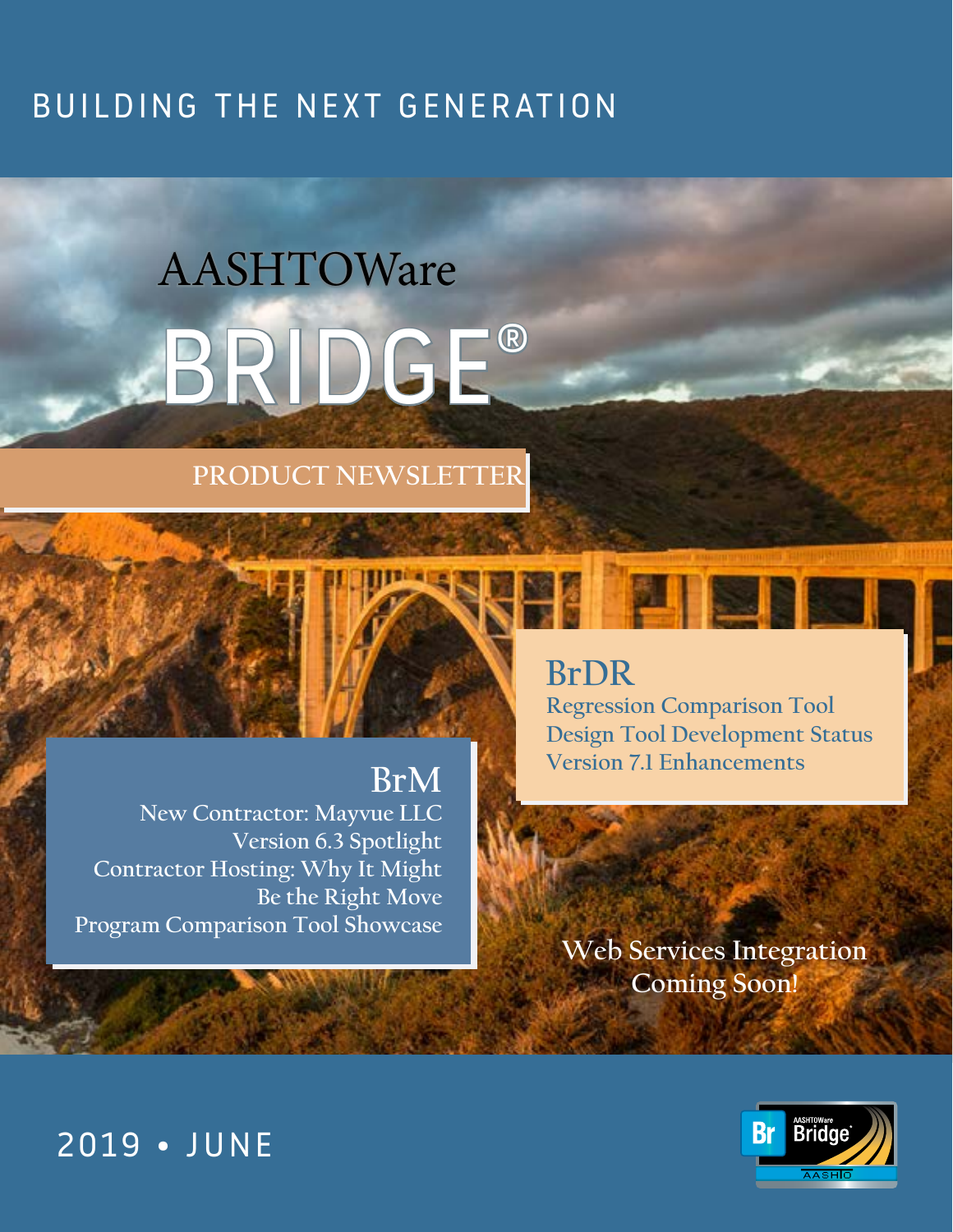# <span id="page-1-0"></span>Letter from the Chair



Greetings from the AASHTOWare Bridge Task Force. We cannot accomplish what we do without the agencies' support and allowing their staff to work on these projects. Whether you are serving as a Task Force member, beta testing software, reviewing screen mockups, or participating in the annual user group meetings, it takes a lot of volunteer hands working together to produce the success we have achieved. Thanks to you and your agency for all of your contributions!

We want to welcome Mark Bucci from Louisiana DOTD and Michael Johnson from Idaho TD to the AASHTOWare Bridge Task Force. They are replacing Ping Lu, Iowa DOT, and Jeff Olsen, Montana DOT. Ping is now with FHWA and Jeff retired from Montana DOT. We thank

Ping and Jeff for all the work and time they devoted to the AASHTOWare Bridge Design and Rating product. Bruce Novakovich, Oregon DOT, and Mark Faulhaber, Kentucky TC, will be reaching the end of their terms on June 30, 2019. Thanks to Bruce and Mark for all their work on the AASHTOWare Bridge Management software. Replacing them will be Kent Miller, Nebraska DOT, and David Hedeen, Minnesota DOT, who will be starting new terms on July 1. We were very lucky to have so many wonderful and talented folks apply for task force positions this year; the quality of the candidates made our decisions difficult.

Bridge Management 6.0 was released in September 2018 and is the first patchable version of the BrM product. Patch 1 was released in December 2018 and Patch 2 is planned to be released in June 2019. The shift to a patchable product was a request from the user community to make it easier for agency IT departments to upgrade to the most recent release of the software.

Bridge Design and Rating 6.8.3 was released in July of 2018. This is the first release of the modernization project. It contains both the newly modernized engine and the legacy engine. This allows for agencies to run a bridge with both engines and feel comfortable with the results of the new engine. BrDR 6.8.3 also contained the AASHTO LRFD Specification updates (8th Edition) errata updates. We purposely did not include any new enhancements to make it easier for states to test the new engine and ease the transition between versions.

The beta testing TAG has been testing Bridge Design and Rating 6.8.4 and 7.0. BrDR 6.8.4 will be the last legacy version to be released and BrDR 7.0 will be the first fully modernized release of the product. Support for BrDR 6.8.4 will be sunsetted but allows agencies that are not ready to fully adopt 7.0 an opportunity to keep the legacy version going while they test the fully modernized product. The BrDR 6.8.4/7.0 release was originally scheduled for June 2019 but, due to the amount of beta testing required, delivery will likely slip to a little later in the summer.

Work is already underway on BrDR 7.1. Release 7.1 will include over \$2 million in enhancements and over 30 items. These enhancements will range from Phase 2 of the PS design tool, the steel design tool, updated reports, most of the top voted user group enhancements, and many more items.

We want to thank the Idaho TD and Shanon Murgoitio for hosting the 2018 RADBUG meeting that was held in Boise, ID last August. This year's user group meeting will be in Lake Tahoe, CA. Meeting details can be found in the newsletter and at the RADBUG website[: https://tinyurl.com/y6fyayy7.](https://tinyurl.com/y6fyayy7)

If you're looking for information related to AASHTOWare, check out the newly redesigned web site: https://www. aashtoware.org/. We hope you agree that it's much easier to find the information you might be looking for.

Again, I want to thank everyone who volunteers in any way to promote and advance the AASHTOWare products. Your help is greatly appreciated. We hope you find this newsletter to be informative. If you have any ideas for future newsletters, please let any of us know.

*—Todd Thompson, PE � AASHTOWare Bridge Task Force Chair*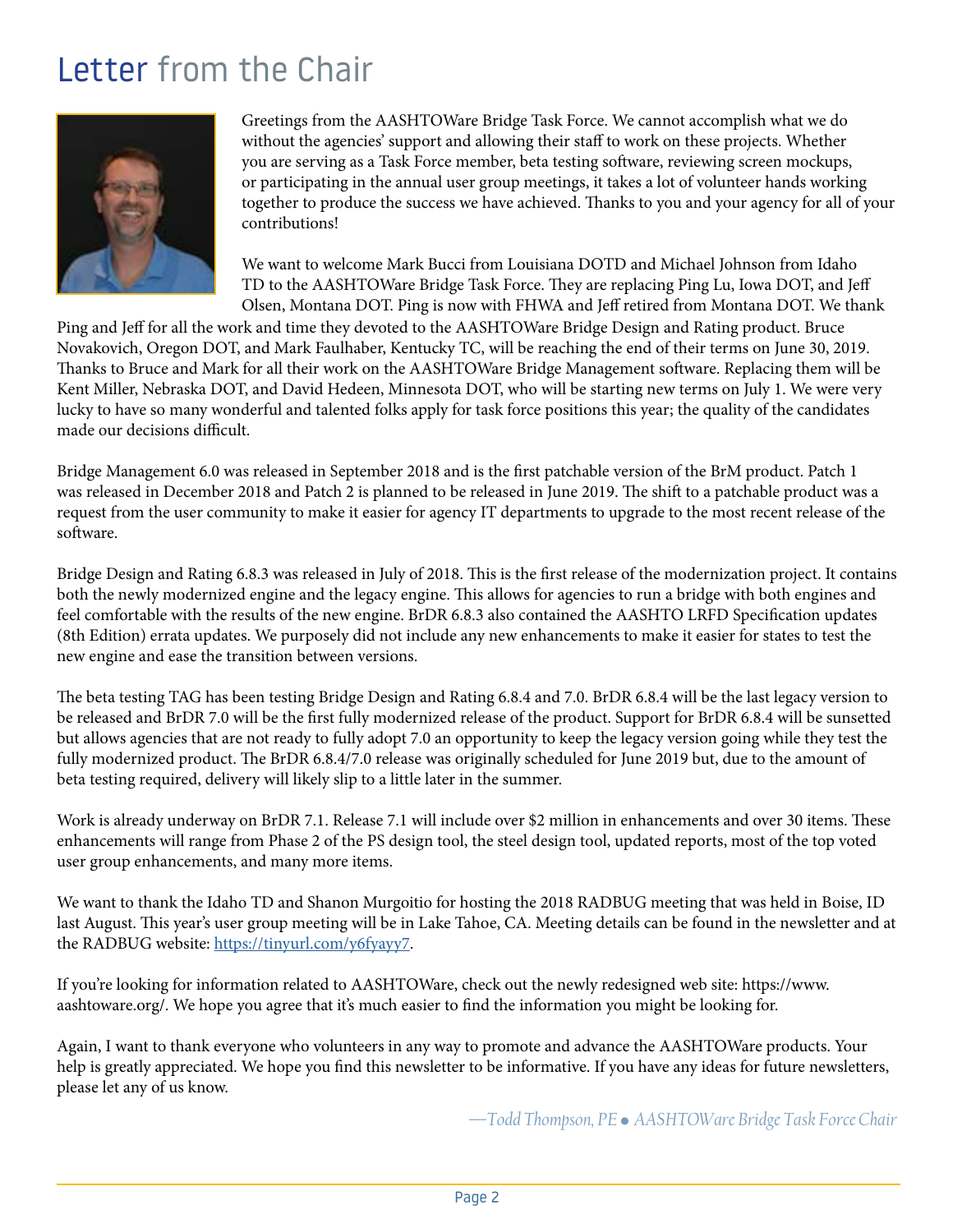#### <span id="page-2-0"></span>MODERNIZATION UPGRADE

# Regression Comparison Tool for BrDR

Each new version of BrDR requires a significant amount of validation prior to the release of the software for the production environment. A large portion of that validation is comprised of regression testing, a form of testing that verifies that the work performed on the new version did not break or inappropriately alter the existing code, causing incorrect results or behavior.

The Regression Comparison Tool was first released with BrDR 6.8.2. This tool has been used by the development team and beta testers during alpha and beta testing of Versions 6.8.4 and 7.0 to ensure that the results produced by the modernized analysis engines match those of the legacy engines. The tool uses the regression data output files generated by AASHTO analysis engines. The two types of files, Regression Test Utility (RTU) and Specification Check Article (SCA) files, are generated for both the modernized and legacy engines and can be reviewed and compared using the Regression Comparison Tool. Getting Started manuals with step-by-step instructions on how to use the tool are provided with the BrDR installation. The manuals describe both the simplified and verbose versions of the tool.

The Regression Comparison Tool is essential for making a smooth transition to the modernized system. Three key activities are required to prepare the regression data necessary for the modernization upgrade:

- 1. Identify the bridges for a good representation of the inventory and any special bridges for regression testing,
- 2. Analyze the bridges in Version 6.8.3 with the "Regression Data" output option selected, and
- 3. Create the regression data baseline using the Regression Comparison Tool. Once the baseline is ready, regression testing can begin immediately following the modernized system release.

| Endge<br>Training Endge <sup>1</sup> |                            | Analysis Event Template<br>HL 93 Design Review | Commert<br>Training Bridge 1(LRFD)                 |                    |                    |                           |                  |                                           |                  |                                         |         |  |
|--------------------------------------|----------------------------|------------------------------------------------|----------------------------------------------------|--------------------|--------------------|---------------------------|------------------|-------------------------------------------|------------------|-----------------------------------------|---------|--|
| <b>By EVENTS</b>                     |                            |                                                |                                                    |                    |                    |                           |                  |                                           | $\sim$           | O                                       | ×       |  |
| Bridge                               | Analysis Event<br>Template | Analysis<br>Type                               | Member At Name                                     |                    |                    | Run Date/Time             |                  | Event<br>Type                             | Version<br>Label | Bench-<br>mark                          |         |  |
| <b>TrainingBridge1</b>               | HL 93 Design Review        | <b>LRFD</b>                                    | Simple Span Structure G1 Plate Groke Plate Girder  |                    |                    | 11/16/2016 3:35:35 PM Ru  |                  |                                           | Test 1           | ×                                       |         |  |
| TrainingBridge1                      | HL 93 Design Review.       | LRFD                                           | Simple Span Structure G1 Plate Girder Plate Girder |                    |                    | 11/16/2016 3:36:15 PM Sca |                  |                                           | Test 1           | □                                       |         |  |
| TrainingBridge 1                     | HL 93 Design Review        | LRFD                                           | Single Span Structure G1 Plate Grder Plate Grder   |                    |                    | 11/16/2016 3:40:12 PM Ru  |                  |                                           | Text 2           | D                                       |         |  |
| TrainingBridge1                      | HL 93 Design Review        | LRFD                                           | Smoke Span Structure G1 Plate Grder Plate Grder    |                    |                    | 11/16/2016 3:40:51 PM Sca |                  |                                           | Test 2           | C                                       |         |  |
| <b>WE COMPARE RESULTS</b>            |                            |                                                |                                                    |                    |                    |                           |                  |                                           |                  | $\sim$                                  | □       |  |
| Bridge                               | Analysis Event<br>Template | Member Abernative                              |                                                    | Version<br>Label 1 | Version<br>Label 2 | Type                      | bens<br>Matching | <b>Berns Net</b><br>Matching<br>(Event 1) |                  | <b>bems</b> Not<br>Matching<br>Event 2) | Comment |  |
| TrainingBridge1                      | HL 33 Design Review        |                                                | Simple Span Structure G1 Plate Grder Plate Grder   | Test 1             | Text 2             | Ru                        | 97676            |                                           |                  | o                                       | OK      |  |
| TrainingBridge1                      | HL 33 Design Review        |                                                | Smple Span Structure G1 Plate Grder Plate Grder    | Test 1             | Test 2             | Sca                       | 866              | ø                                         |                  | ٥                                       | OK      |  |
|                                      |                            |                                                |                                                    |                    |                    |                           |                  |                                           |                  |                                         |         |  |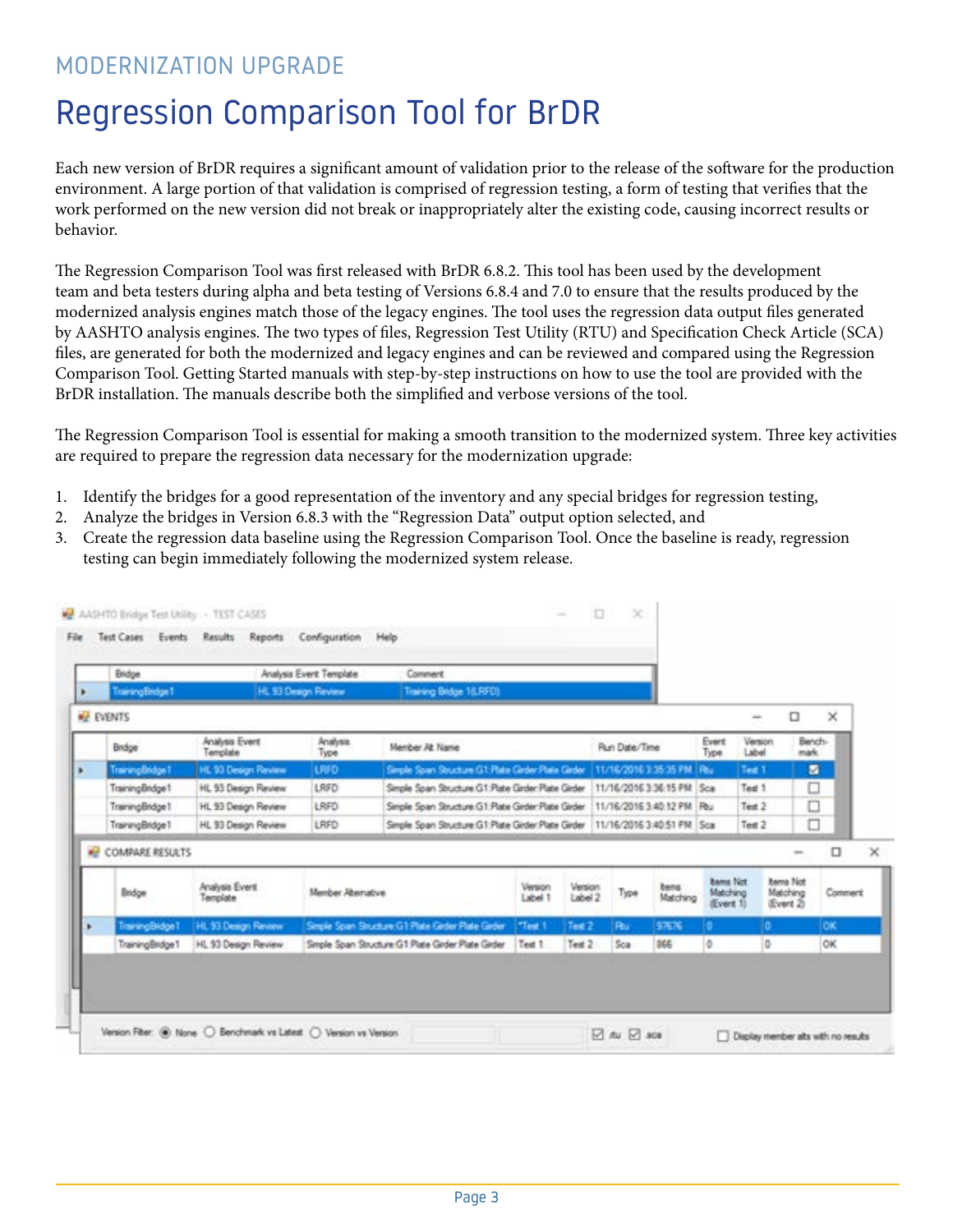#### Legacy System End of Life

## BrDR 6.8.4 Sunset Date: June 30, 2021

With the upcoming Versions 6.8.4 and 7.0 releases this year, there are multiple upgrade paths to the Version 7.0 modernized system. Version 6.8.4 is the last release of the legacy system, and maintenance, spec updates, and support will cease effective June 30, 2021. Only critical bug fixes will be incorporated into Version 6.8.4 going forward. The AASHTOWare Bridge Task Force and the development team strongly encourage users to start planning for the modernization upgrade as early as possible.

# Online Technical Support, Tutorials, and User Resources

The web address of AASHTOWare Bridge Design and Rating Technical Support is [https://aashto.mbakercorp.com. Th](https://aashto.mbakercorp.com)e main landing page provides navigation links to additional pages for News, Support, Training, and Downloads.

| <b>Support Center</b>        | An issue tracking system to submit support requests, provide<br>feedback, and log bug reports and enhancement requests (for<br>registered users; login required). Read-only access* is available<br>for licensees that don't have unlimited support.                                                                                                                                                                                                  |                                               |
|------------------------------|-------------------------------------------------------------------------------------------------------------------------------------------------------------------------------------------------------------------------------------------------------------------------------------------------------------------------------------------------------------------------------------------------------------------------------------------------------|-----------------------------------------------|
| Technical Notes*             | Provides supplemental documentation, announcements of<br>changes and critical bugs, frequently asked questions, and<br>Maintenance releases for bug fixes to specific Technical Notes<br>where applicable.                                                                                                                                                                                                                                            | * Contact                                     |
| <b>Tutorials</b>             | Provides tutorials and training handouts for learning how to<br>use the software. 125 tutorials, some with accompanying BrDR<br>model files, are available in 17 categories. The categories are<br>organized based on bridge structure types (e.g. Culvert, Floor<br>System, Prestressed Concrete), software features (e.g. 3D FEM<br>Analysis, Library, Report) and specific interests (e.g. Bridge As-<br>Built Plans and Models, Getting Started). | BrDR@mbakerintl.com<br>for login information. |
| Downloads*                   | Provides Service Pack releases for minor enhancements.                                                                                                                                                                                                                                                                                                                                                                                                |                                               |
| <b>End-User Mailing List</b> | Subscribe to the End-User Mailing List to receive notification<br>of critical bugs and also notifications of Releases and Service<br>Packs and Technical Notes as they become available.                                                                                                                                                                                                                                                              |                                               |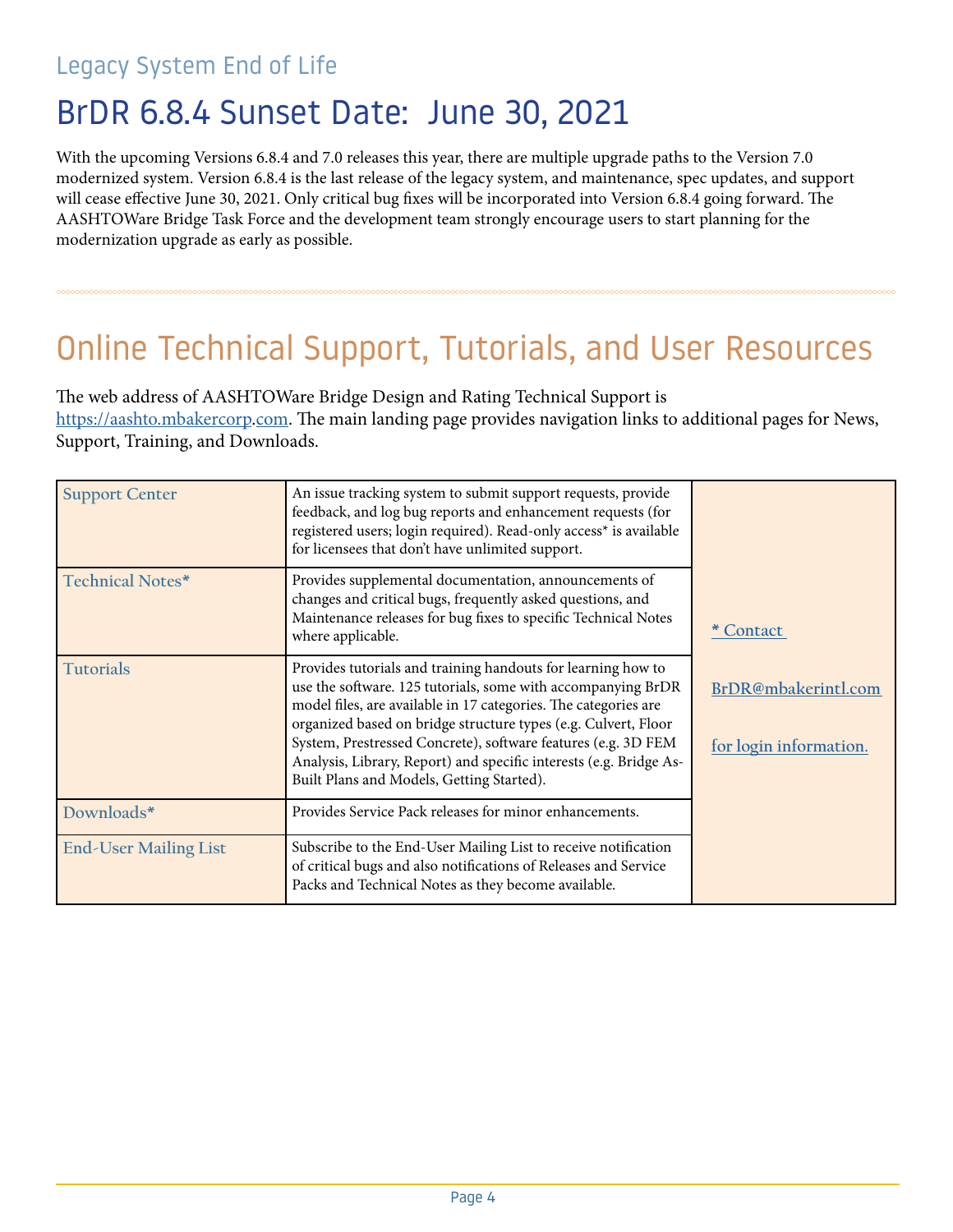#### <span id="page-4-0"></span>Design Tool Enhancements Coming Soon

# BrDR Design Tool Development Status

The Phase 2 development of the Prestressed Concrete Design Tool scheduled for Version 7.1 release is underway. Some of the significant features and capabilities are:

- Design all the beams in the cross section with additional design parameters like optimizing the number of beams
- Line definition entry with user-defined live load distribution factors and dead loads
- Structural framing plan, typical section and beam profile schematics
- A camber table that includes the PCI multipliers
- Computed stability checks for transport

Development of the Steel Plate Girder Design Tool, also scheduled for Version 7.1 release, has started. The style and the capabilities of the user interface will be based off the Prestressed Concrete Design Tool. The steel girder design process will follow the steps laid out in the FHWA's LRFD Design Example for Steel Girder Superstructure Bridge. Initial trial girder sections will be selected based on the user-entered minimum and maximum widths and thicknesses and the recommendations in the FHWA's Steel I-Girder Bridge design examples. In addition, guidelines provided by AASHTO/ NSBA for constructability will be considered for initial trial girder sections and subsequent optimization cycles.

| File                 | Design Input                 | Design       |                                                                                               |                                                  |                     |                               |                          |                               |
|----------------------|------------------------------|--------------|-----------------------------------------------------------------------------------------------|--------------------------------------------------|---------------------|-------------------------------|--------------------------|-------------------------------|
| Project              |                              |              | Section Configuration                                                                         |                                                  |                     |                               |                          |                               |
| Geometry             |                              |              | Web                                                                                           | Min<br>(in)                                      |                     | Max<br>(in)                   | <b>Increment</b><br>(in) | Disabled                      |
|                      |                              |              | Depth                                                                                         | 65                                               |                     | 65                            |                          | Select from the Web           |
| Deck                 |                              |              | Thickness                                                                                     | 0.5                                              |                     | 1                             |                          | Plate Thickness Table         |
|                      |                              |              |                                                                                               |                                                  |                     |                               |                          | in the Library                |
|                      | <b>Typical Section Loads</b> |              |                                                                                               |                                                  |                     |                               |                          |                               |
|                      |                              |              | Top Flange                                                                                    | Min.                                             |                     | Max.                          | Increment                |                               |
|                      | <b>Beam Parameters</b>       | $\cup$ $\gg$ |                                                                                               | (in)                                             |                     | (in)                          | (in)                     | Select from the Flange        |
|                      |                              |              | Width                                                                                         | 26                                               |                     | 34                            | Ξ                        | Plate Thickness Table         |
|                      | Lateral Support              |              | Thickness                                                                                     | 1                                                |                     | ž                             |                          | in the Library                |
|                      |                              |              |                                                                                               |                                                  |                     |                               |                          |                               |
|                      | Member Loads                 |              |                                                                                               |                                                  |                     |                               |                          |                               |
|                      |                              |              | <b>Bottom Flange</b>                                                                          | Min<br>(in)                                      |                     | Max<br>(in)                   | Increment                | Disabled                      |
|                      | Control Optiony              |              | Width                                                                                         | 20                                               |                     | 24                            |                          | Thickness increment is        |
|                      |                              |              | Thickness                                                                                     | 1                                                |                     |                               |                          | based on the Plate            |
|                      |                              |              |                                                                                               |                                                  |                     |                               |                          |                               |
|                      | Input Report/(x)             |              |                                                                                               |                                                  |                     | 2                             |                          | Thickness Table               |
|                      | Validation:                  |              | Vi-Vie Transverse Stiffeners<br>Beam                                                          | One Sided                                        | Max Spacing<br>(in) |                               |                          | Disable table if not selected |
| Validation:<br>Error | <b>Warning</b>               |              | Exterior<br>Interior                                                                          | v                                                | 190<br>190          |                               |                          |                               |
|                      | Validation on                |              | Structural Steel Materials<br>The Flange:<br>Bottolo Fiange:<br>Web:<br>Transverse Stiffener: | Grade SOW<br>Grade SOW<br>Grade SOW<br>Grade SOW |                     | iad f<br>(An)<br>Ski)<br>indo |                          |                               |
|                      |                              |              | Bearing Stiffener: (1)                                                                        |                                                  |                     | Sep.                          |                          | Back                          |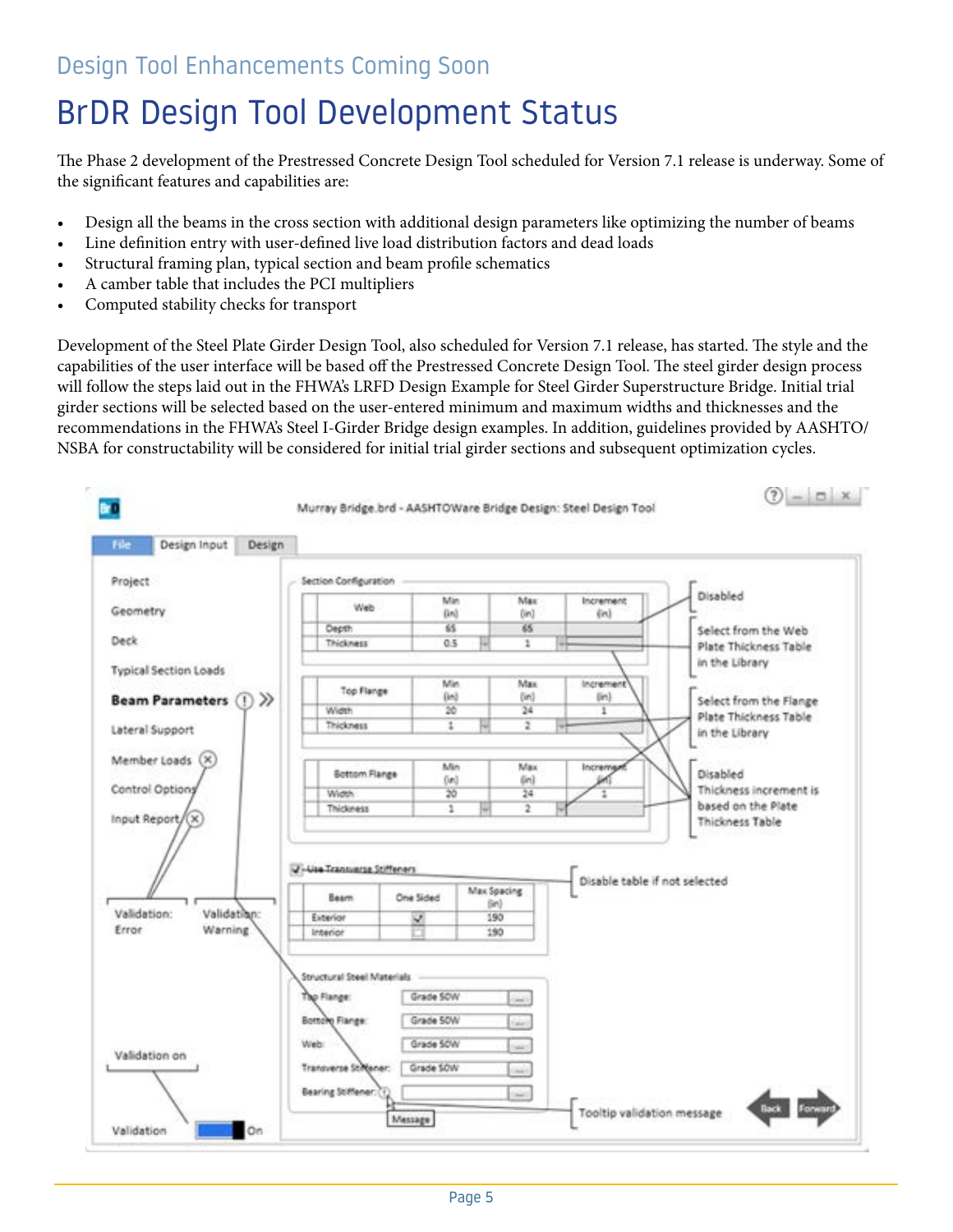# <span id="page-5-0"></span>BrDR 7.1 Enhancements

In addition to the enhancements listed below, Maintenance and User Group enhancements are being planned for the Version 7.1 release.

| Description                                                                      | Product    |
|----------------------------------------------------------------------------------|------------|
| <b>Task Force Enhancement List</b>                                               |            |
| Prestressed Concrete Design Tool Phase 2                                         | <b>BrD</b> |
| Steel Plate Girder Design Tool                                                   | <b>BrD</b> |
| AASHTO Timber Beam and Deck Rating Engine                                        | <b>BrR</b> |
| Report TAG enhancement list                                                      | Both       |
| <b>BrM Web Service Integration</b>                                               | Both       |
| Allow user to specify custom file paths for various output                       | Both       |
| Modernization Tier 1 Enhancements (based on voting results)                      |            |
| BRDRSUP-695 Analyze local web yielding and web crippling for steel beam ends     | Both       |
| BRDRSUP-1029 LLDF for steel beam-timber deck                                     | Both       |
| VI 9313 Steel channel for exterior girders                                       | Both       |
| BRDRSUP-581 Hinges in girder floor systems                                       | <b>BrR</b> |
| BRDRSUP-641 Model section loss in prestressed girders                            | <b>BrR</b> |
| BRDRSUP-728 Girder profile schematic for steel built-up members                  | Both       |
| VI 11366 Cover plates on both surfaces of flange                                 | Both       |
| BRDRSUP-1444 Slab section schematic including reinforcing steel                  | Both       |
| BRDRSUP-1431 Show prestressed strands on girder profile schematic                | Both       |
| BRDRSUP-1436 Option to account for 100% section loss                             | <b>BrR</b> |
| BRDRSUP-97 Allow MPF reduction due to low ADTT                                   | Both       |
| BRDRSUP-732 Culverts with variable thickness slabs and walls                     | Both       |
| BRDRSUP-1435 Schematic for cross section-based members                           | Both       |
| <b>Caltrans Service Unit Enhancements</b>                                        |            |
| BRDRSUP-936 Difference in skew between adjacent supports override                | Both       |
| BRDRSUP-938 User-defined DC2 load distribution to multi-cell box webs            | Both       |
| BRDRSUP-1619 Schedule based reinforced concrete I beam with post tensioning      | <b>BrR</b> |
| BRDRSUP-1620 Moment Phi factor for post-tensioned multi-cell box bridges         | <b>BrR</b> |
| BRDRSUP-1621 LLDF for one- or two-cell box girder bridges                        | Both       |
| BRDRSUP-1622 Limiting lever rule on single lane                                  | Both       |
| BRDRSUP-1623 Limit LLDF range of applicability to lever rule                     | Both       |
| BRDRSUP-1624 Establish LLDF for exterior multi-cell box webs using interior webs | Both       |
| BRDRSUP-1627 LLDF range of applicability for reinforced concrete slabs           | Both       |
| BRDRSUP-1628 Report writer for girder-floorbeam-stringer systems                 | <b>BrR</b> |
| Illinois DOT Service Unit Enhancement                                            |            |
| BRDRSUP-553 3D analysis for superstructure with hinges                           | Both       |
| Minnesota DOT Service Unit Enhancement                                           |            |
| Load Rating Tool's Permit Analysis settings                                      | <b>BrR</b> |

**If additional states participate and contribute funding, many more of the numerous enhancements requested by the user community can be included!**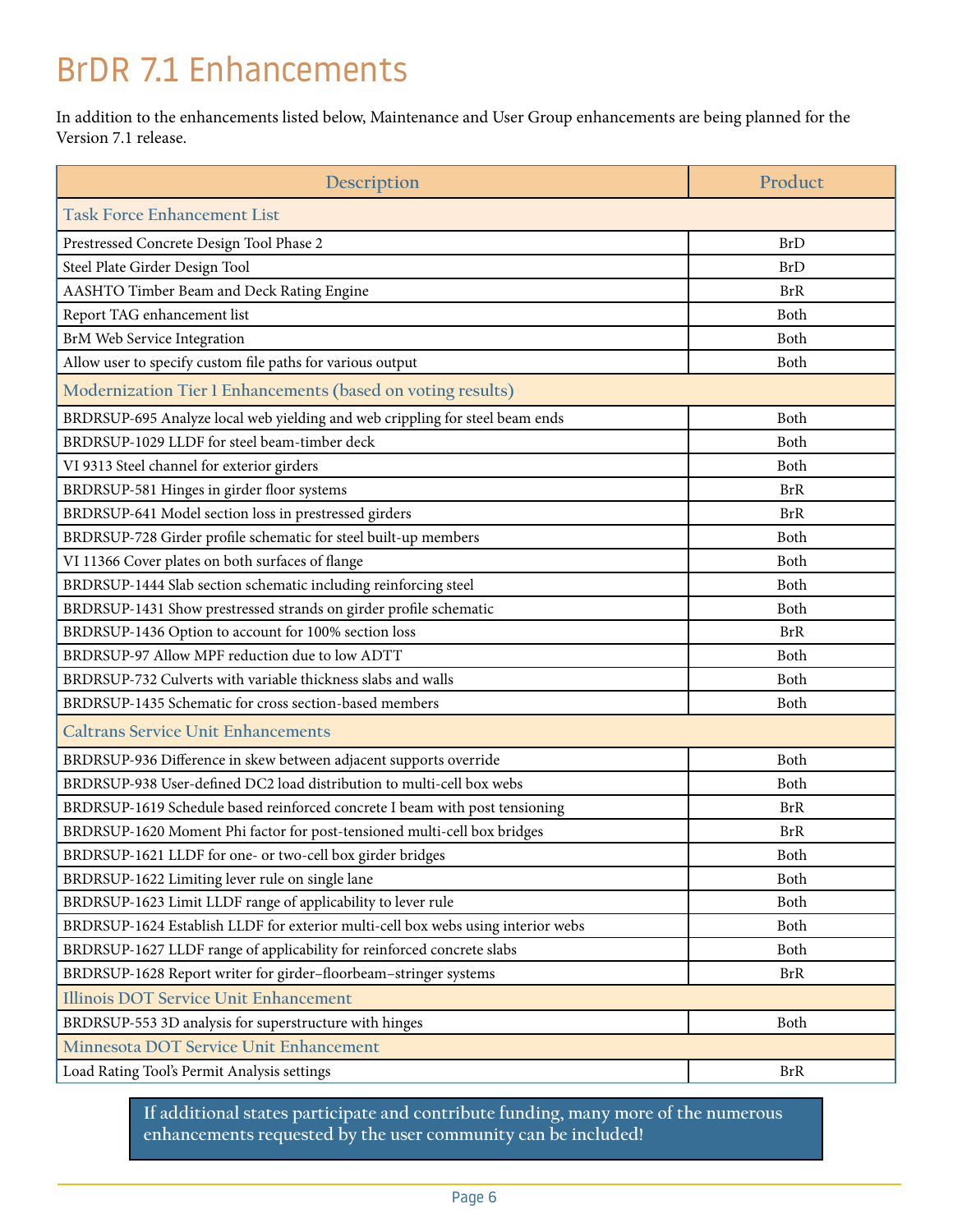# <span id="page-6-0"></span>Letter from the Vice Chair

The AASHTOWare Bridge Management software continues to deliver new content and improve functionality as we move forward with a patchable version starting with the release of Bridge Management 6.0. The release of Bridge Management 6.0 included many new features to enhance the functionality of the software and will allow the software to be patched rather than requiring a complete reinstall for many software changes, including bug fixes. The Task Force hopes that this more targeted approach will allow agencies to more readily adopt new bug fixes and functionality available with each new patch.

In September of 2018 the 6.0 Version was released with the following key features:

- Patchable Version
- Mapping Feature Enhancements to reference the more precise latitude and longitude values
- NBE Import for the National Bridge Elements from the NBE file submitted to the FHWA
- Improved export for all screen lists and graphs
- Improved Reports
- In December of 2018 Patch 1 Release (6.1) included the following key features:
	- $\Diamond$  New Benefits Group Page to maximize efficiency when creating and modifying benefit groups
	- ◊ Various Bug Fixes/Minor Enhancements

Patch 2 Release (6.2) is planned for June 2019 with the following key features:

- Program Comparison Tool to compare programs and analyze the differences between the programs
- Automated Testing developed to run against future versions during every iteration of development
- Comprehensive BrDR Integration via purpose-built web services to exchange information between BrM and BrDR.
- Various Bug Fixes/Minor Enhancements

Version 6.3 is currently in development with a planned release in summer 2019 with the following key features:

- Component Level Deterioration updates to allow multiple deterioration profiles for each component
- Scheduled Processes to generate reports and run tasks/services at scheduled intervals
- Tunnel Work Candidates
- **Inspection Assignment Module**
- Various enhancements detailed in a featured article in this newsletter on Bridge Management 6.3
- Various Bug Fixes

We want to welcome David Hedeen from Minnesota DOT and Kent Miller from Nebraska DOT to the AASHTOWare Bridge Task Force. Their terms will begin on July 1, 2019, replacing Bruce Novakovich and Mark Faulhaber on the Bridge Management side. We would like to thank Bruce and Mark for all their hard work over the last six years. Their knowledge and expertise has played a valuable part in advancing the capabilities and functionalities of AASHTOWare Bridge Management. Thanks again for all of your time and efforts!

We want to thank New Mexico DOT for hosting last year's Bridge Management User Group (BrMUG) meeting in Santa Fe. Thanks to Jeff Vigil and the rest of the New Mexico DOT bridge folks for being such great hosts. The 2019 BrMUG meeting will be hosted by Kentucky, led by David Fuqua. The meeting will be held at the Seelbach Hotel in Louisville, Kentucky September 17–18, 2019. We encourage agencies to participate in the user group meeting to help shape the future of the product and to learn what is new with the product since the last year's meeting. Details on the 2019 BrMUG can be found a[t https://tinyurl.com/y63s54p2.](https://tinyurl.com/y63s54p2)

*—Eric Christie, PE � AASHTOWare Bridge Task Force Vice Chair*

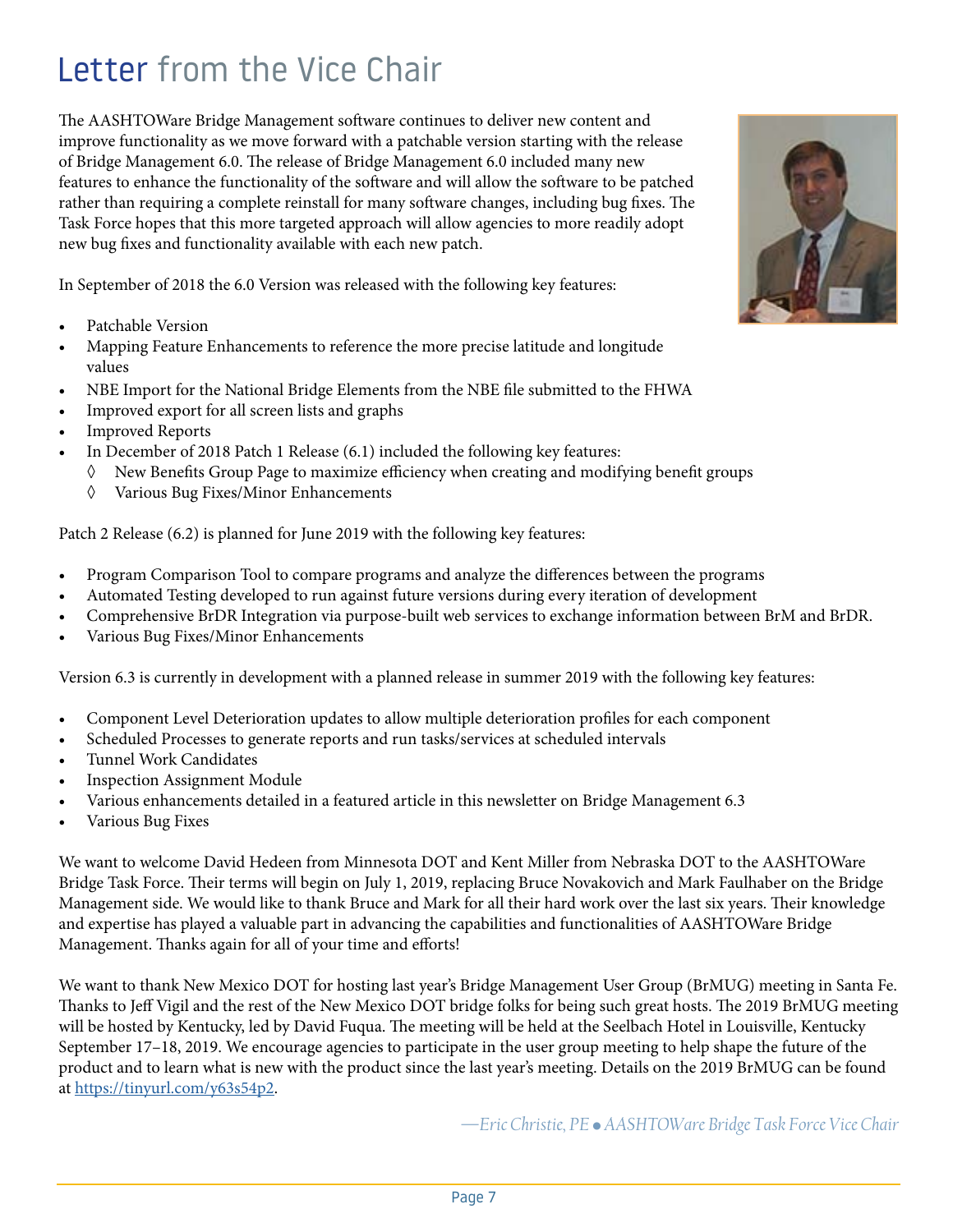#### <span id="page-7-0"></span>Web Services Integration Coming Soon

# AASHTOWare Bridge Integration through Web Services

AASHTOWare Bridge Management (BrM) contains a significant amount of structure information including location, condition, and current load ratings, and is considered the authoritative data on these subjects for reporting to FHWA. AASHTOWare Bridge



Design and Rating (BrDR) is the leading software for bridge design and load rating of the agency's bridge inventory.

Prior to the delivery of the centralized enterprise version of BrM, it was possible to have BrDR and BrM share database tables, which both could write on and read from. This highly coupled environment proved difficult to establish in production. The results left much to be desired, resulting in user feedback from both the Bridge Management User Group (BrMUG) and the Rating and Design Bridge User Group (RADBUG) requesting the Task Force pursue improved data linkages.

The redesigned data linkages are loosely coupled through an industry standard Representational State Transfer (REST) web services application programming interface (API). The implementation is separated into two phases and both are funded by the AASHTOWare Research, Innovation, and Product Improvement (RIPI) program. Phase 1 implemented the REST web service endpoints and was completed with the BrM 6.0 release. Phase 2 implements a REST client within BrDR to consume the REST web services provided by BrM 6.0. All the existing Bridge Integration features will be provided. The existing "Update BrM Rating Results" feature will be enhanced to support the agency's spectrum of vehicles and for all load rating types. In addition, the National Bridge Inventory (NBI) rating will be made available in BrDR for timely and accurate decisions on performing load rating. Phase 2 completion is slated for the BrDR 7.1 release in 2020.

### New BrM Contractor: Mayvue LLC



In January 2019, Mayvue assumed responsibilities as the BrM contractor from Bentley Systems, Inc. who served as the contractor for approximately seven years, 2012–2018. The BrM team within Bentley Systems assisted in making significant strides within the software during their tenure under the parent company.

As you may be aware, this transition is unique in that all key personnel from the Bentley BrM team have transitioned to Mayvue. This is a significant benefit to the user community as it maintains consistency with support, development, and product releases, while also avoiding the inefficiencies typically experienced from a contractor change (e.g., loss of knowledge or lack of future planning).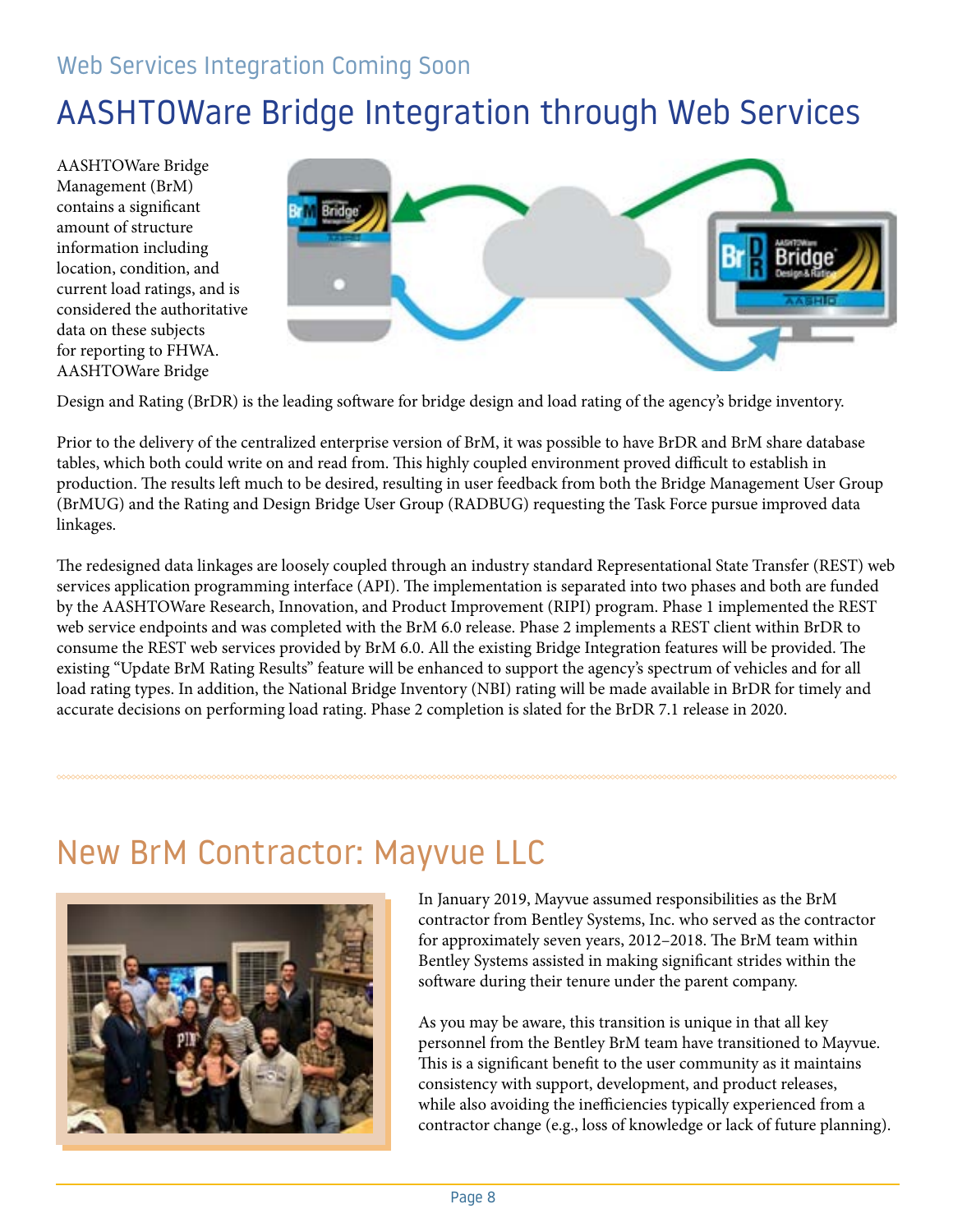Mayvue is excited about the opportunity to support the BrM community as its own entity and looks forward to continuing the efforts to keep BrM as the leading inspection and management software for asset owners across the country.

There are a few minor changes the user community should be aware of regarding this transition:

- BrM support can be reached at  $BrM@mayvue.com$  or by calling 1-888-44SUPPORT (447-8776).
- The sharefile location for all BrM installs has been relocated t[o https://mayvue.sharefile.com/.](https://mayvue.sharefile.com/)
- All other addresses and locations have remained the same including the Facebook user group meeting, YouTube URL, an[d http://www.aashtowarebridge.com.](http://www.aashtowarebridge.com)

# Timeline Requirement for Installing Posting Signs at Bridges: How BrM Can Help Agencies Comply

In April 2019, a memorandum was signed by the FHWA Director of Office of Bridges and Structures that clarified the expectations of installing load posting signs at bridges. The National Bridge Inspection Standards (NBIS) previously did not specify the timeframe for load posting bridges, while the National Tunnel Inspection Standards (NTIS) identified that tunnels shall be load posted as soon as possible but no later than 30 days after a load rating determined a need. FHWA has clarified the requirement for bridges, aligning it with the tunnels and requiring that bridge load postings must occur as soon as possible but no later than 30 days after a load rating determined a need. Since this update may require agencies to change current practices, the FHWA new requirement will go into effect October 1, 2019. While this requirement change is just a few months away, don't be concerned—BrM can help agencies meet this requirement in various ways. Here are some simple ways BrM can help:

| WEIGHT LIMIT |     |
|--------------|-----|
|              | 181 |
| AXLES        |     |
| AXLES<br>5   | 181 |
| AXLES<br>6   | 191 |
| AXLES        | 211 |
|              | 29  |
|              |     |

- 1. Agencies can create a bridge list filter that identifies any bridges that need to be load posted. The filtered list can then be used to manage and coordinate the effort to post each required bridge.
- 2. Agencies can use Crystal Reports to design/create a report that identifies bridges that still need to be posted. Additionally, one agency has even created a custom report that will generate a standard letter to be sent to the local bridge owner and clearly identifies when the bridge must be load posted in order to be in compliance with the FHWA requirement.
- 3. Additionally, agencies can create a schedule process within BrM that checks for bridges that still need to be posted and sends the list along with other key information to designated users directly in the system.

If other agencies are using BrM to comply with this requirement in other ways, please feel free to share with the Task Force.

#### New Functionality: BrM 6.3

# Tunnel Work Candidates Coming Soon to BrM

The Tunnel work candidates page is planned for BrM 6.3, as it was identified as a high priority enhancement by several BrM agencies. The concept originated during the initial design of the Tunnel module. The page will function similarly to the Bridge work candidate page; however, the Tunnel work candidate page will use a multi-asset actions page. This

*(continued on page 13)*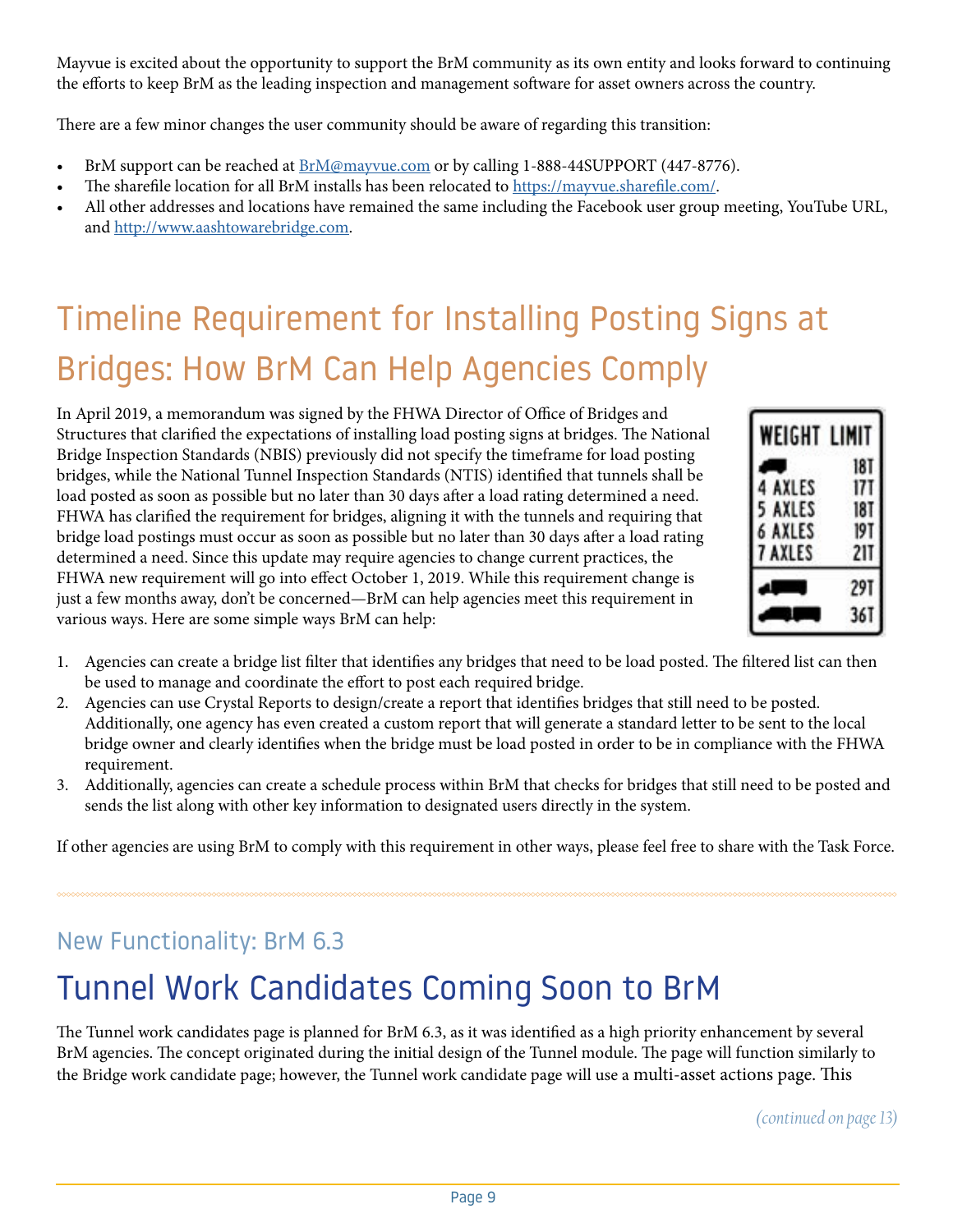#### <span id="page-9-0"></span>New Functionality: BrM 6.3

# BrM 6.3 Spotlight: Inspection Scheduler, Component Level Deterioration, Scheduled Processes, and Much More…

The AASHTOWare Bridge Task Force recently authorized the work plan for BrM Version 6.3, sending Mayvue off to develop exciting new enhancements prioritized by the user community. Scheduled for release later this year, BrM 6.3 will include an inspection scheduler feature, component level deterioration updates, scheduled processes functionality, and much more. The Task Force anticipates Version 6.3 to provide significant benefits to the user community that will not only improve the inspection program/workflow, but will also provide key benefits in the management decision making process. Below is a look at the functional overview of the noted key enhancements within BrM 6.3.

#### Inspection Scheduler (New Functionality)

The Inspection Assignment module will enable a user to assign and manage upcoming inspections. Specifically, the module will highlight bridges which have inspections due within a defined range of time (e.g. 2 months, 7 months, or 12 months) that have not already been assigned. It will also allow managers of bridge inspection groups to more efficiently manage their groups, assigned bridges, and tasks through easy-to-use administrator functionality. Finally, this new functionality will improve the management of inspection teams and their workloads. The initial development for this enhancement was spearheaded by Rhode Island DOT, who is generously donating this customization for incorporation into the core product to the benefit of the entire BrM community.



 *(continued on page 11)*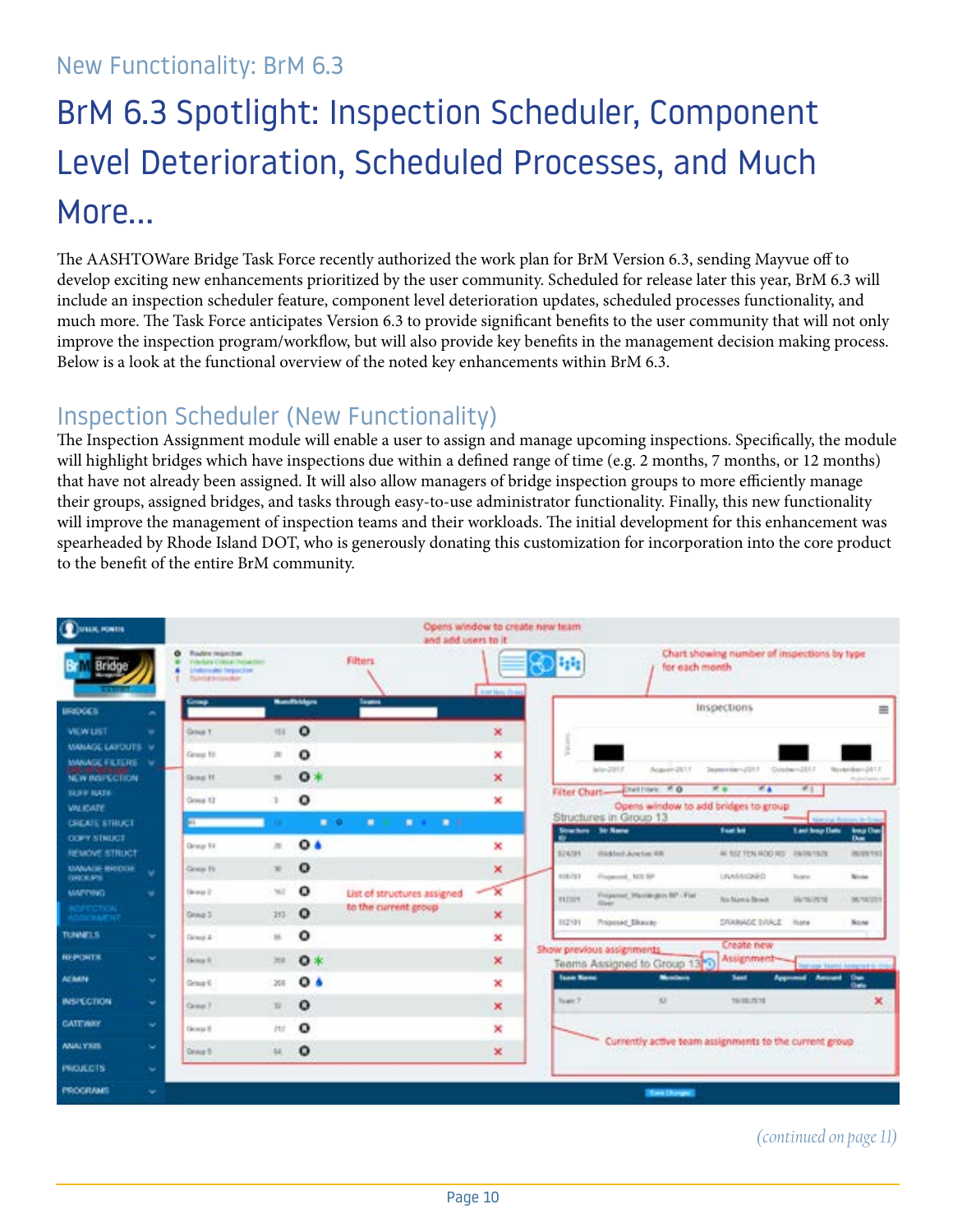#### Component Level Deterioration

An update to the Component Level Deterioration Module (formerly called "NBI Deterioration") will allow users to evaluate multiple deterioration profiles for each component of a bridge(for example, different curves for steel and concrete culverts without using element data). This will be accomplished by allowing the user to add rows in the components grid in the Components Level Models task, with each new row added representing a new deterioration modeling profile. As with existing deterioration profiles, the user will have the ability to configure their own model parameters to create a custom profile that will be applied on a per bridge basis when modeling deterioration. This feature will add a lot more granularity to Component Deterioration. The development of this enhancement is being spearheaded by Michigan and Texas DOTs.

#### Scheduled Processes

The Scheduled Processes functionality will allow users to schedule certain BrM services to be run at regularly scheduled intervals (on a weekly or monthly basis). The primary purpose is to run scheduled process-intensive tasks (e.g. Sufficiency Rating calculations, or reports) during off peak hours to minimize server load. When the specified date and time occurs, the desired process will run, and the designated personnel will be notified by email to confirm the successful completion of the process. The champions for this development are Alabama and Virginia DOTs.

| Report                                                                                                                                                                                                                                                                                                                                          | <b>Date/Times</b>                                                                                                                                           |
|-------------------------------------------------------------------------------------------------------------------------------------------------------------------------------------------------------------------------------------------------------------------------------------------------------------------------------------------------|-------------------------------------------------------------------------------------------------------------------------------------------------------------|
| Select Report 23 Metric Report<br>Y.<br>Format (# PDF © Text © Excel © RTF © Word © HTML<br>Add Email:<br>Recipients: athomas@ABCDOT.gov. bwilliams@ABCDOT.gov<br>Arguments<br>Batch<br>All shuttures<br>Key<br>ハビリロ<br>11460 structure(s) in the list<br>Filter:   BrM - None Y<br>Specific structure (enter its Bridge ID)<br>۰<br>Add Report | Weekly Monthly<br>11.00 PM #   Vieekly<br>$\mathbf{v}$<br>af Sunday<br>Monday<br>Tuesday<br>Wednesday<br>Thursday<br>Friday<br>Saturday<br>Schedule Process |
| 23 Metric Report                                                                                                                                                                                                                                                                                                                                | ×                                                                                                                                                           |
| LRReport                                                                                                                                                                                                                                                                                                                                        | ×                                                                                                                                                           |
| Orphaned Element Report                                                                                                                                                                                                                                                                                                                         | ×                                                                                                                                                           |
| config 008 actions                                                                                                                                                                                                                                                                                                                              | ×                                                                                                                                                           |

| i Mar ID |  |
|----------|--|

| <b>Process to Run</b> | <b>Parameters</b>     | <b>Email Recipients</b>                      | Rum<br><b>Schedule</b> | <b>Last Result</b>    | <b>Created By</b> | <b>Created Date</b> |   |
|-----------------------|-----------------------|----------------------------------------------|------------------------|-----------------------|-------------------|---------------------|---|
| Validation            | All Structures        | athomas@ABCDOT.gov.<br>bwilliams@ABCDOT.gov  | Sun 11:00<br>PM.       | 8/29/17 SUCCESS       | Campbell, Scott   | 7/28/17             | × |
| Config006 user list   | inone)                | athomas@ABCDOT.gov.<br>bwilliams@ABCDOT.gov  | Sat 3:00 AM            | 8/29/17 SUCCESS       | Campbell, Scott   | 7/28/17             | × |
| 23 Metric Report      | <b>All Structures</b> | athomas@ABCDOT.gov.<br>bwilliams@ABCDOT.gov  | <b>Sat 3:00 AM</b>     | <b>S/29/17 FAILED</b> | Campbell Scott    | 7/28/17             |   |
| Sufficiency Rating    | All Structures        | athornas@ABCDOT.gov.<br>bwilliams@ABCDOT.gov | Sat 3:00 AM            | 8/29/17 SUCCESS       | Campbell, Scott   | 7/28/17             | × |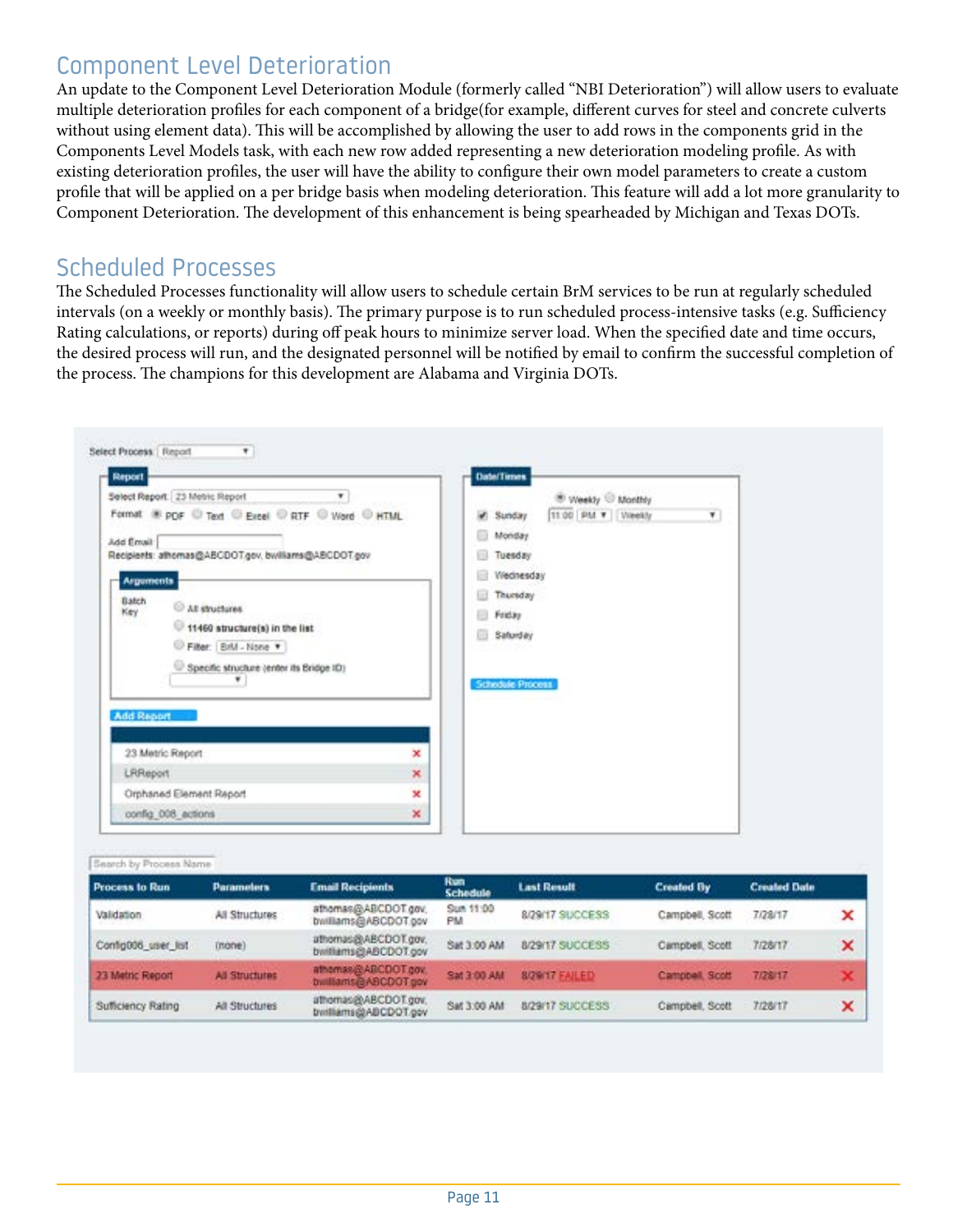# <span id="page-11-0"></span>BrM Contractor Hosting: Why It Might Be the Right Move for Your Agency



More and more agencies are taking an interest in having their BrM application hosted with Mayvue to take advantage of the numerous benefits the hosted environment offers. With an agency-hosted application, when an application performance issue arises, the BrM user must shift their focus from their daily tasks and work with their IT departments and Mayvue to troubleshoot and identify the cause and location of the issue. This causes a burden on the end user and for the agency's IT staff. With a simple migration to contractor hosting, your agency's BrM experience can be significantly improved, allowing the BrM user to focus on bridge inventory, inspection, and management efforts—not software upkeep.

Contractor hosting allows for faster support and better performance, and eliminates the need to focus on possible problems that could be, and often are, due to configuration issues existing within the agency-hosted environment. With a contractorhosted solution, Mayvue does not have to acquire your database to ensure testing is completed in the current environment, significantly reducing the troubleshooting process. Additionally, it removes much of the back and forth communication between you, your IT staff, and Mayvue that often delays resolution. With a contractor-hosted environment, Mayvue can instantly begin troubleshooting and testing of the "fix" to ensure the resolution works properly with minimal distraction to the user.

Furthermore, contractor-hosted BrM clients can receive regular updates, at their discretion, eliminating all concerns from the agency about running the correct upgrade scripts, or if a patch was applied correctly. This ensures the users are taking advantage of the latest software features and functionalities without delay. Other changes, such as report updates, can be made by the contractor seamlessly within minutes without any downtime for the user. Secondary benefits also exist, such as the availability of a duplicate environment to test upcoming releases prior to production.

The AASHTOWare Bridge Task Force recognizes that each agency has different policies and requirements regarding its software and data, and hosting isn't one size fits all. Therefore, the Task Force and AASHTO have provided different hosting options including read-only and read-write database access, as well as APIs to transfer data and maintain BrM integrations with other data sources and programs. One of the Task Force's goals is to ensure the BrM software provides the best user experience possible, and contractor hosting is one of those areas that can significantly improve user experience. If interested, please reach out to Mayvue to discuss your questions and/or specific needs that could be addressed by a contractor-hosted environment.

# Program Comparison Tool Showcase

Created in response to the user's need to be able to quickly compare two large data sets that were produced by two separate program optimizations, the Program Comparison Tool determines what is the same, what is different, and how different are the selected programs. The analysis is comparable in list as well as through graphical output.

#### How It Works

The user selects the first program using a dropdown, from which the list

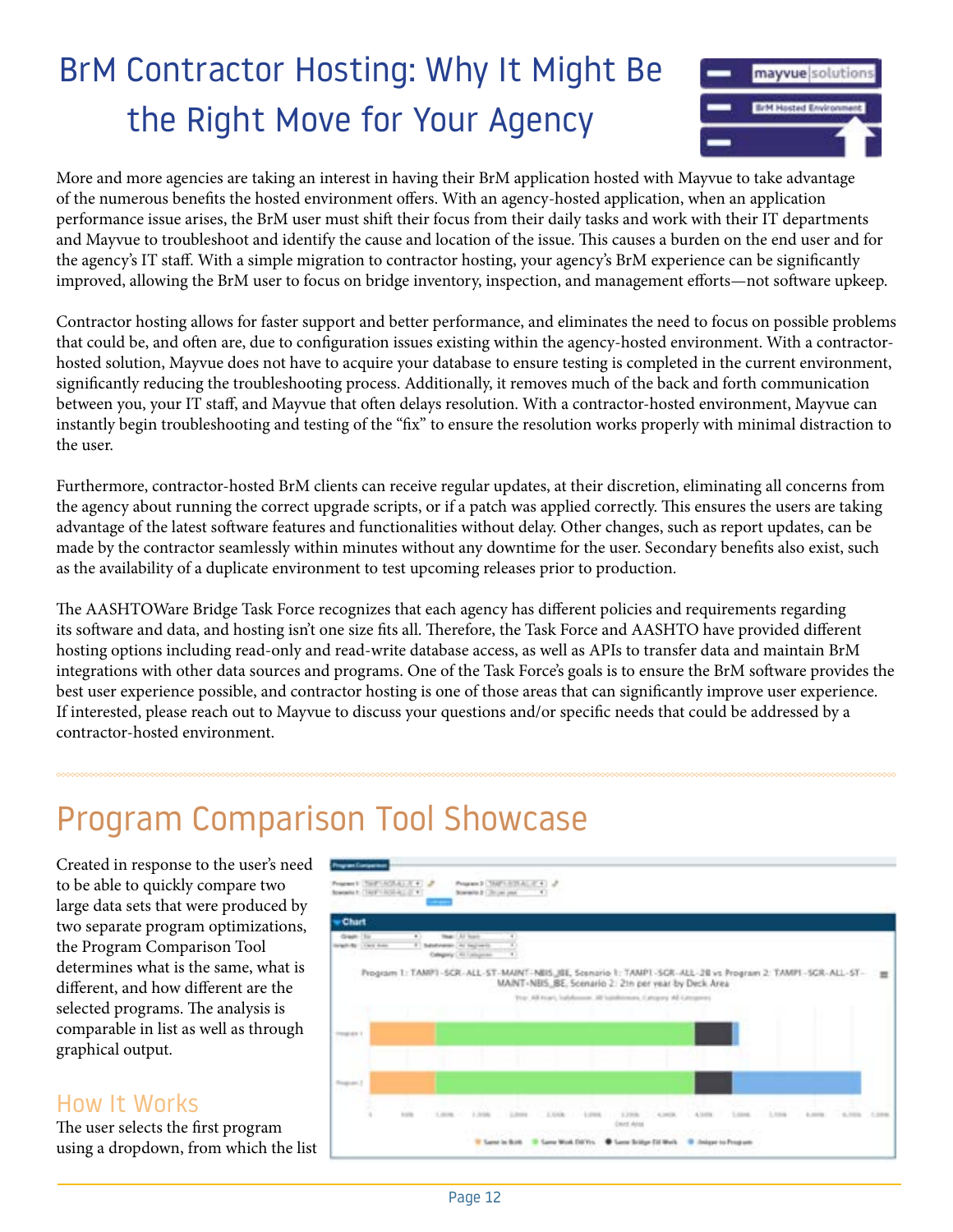of scenarios related to the program will automatically populate. From there, the user selects the second program and clicks "Compare" to get a side-by-side comparison of the selected programs and scenarios.

The user can use filters and provide the exact information they are trying to compare. The graphical output is provided in three ways: (1) bar chart, (2) tree map, and (3) circle chart.

Users can graph by deck area, bridge count, project cost (total), and project cost (percent). The output can be displayed for all years, an individual year, or a time interval by start and end year for comparison.

The comparison data is also available in a filterable and sortable grid format. Tabs present an easy way to navigate between the available views. The views will display different columns to convey the relevant information for that type of analysis and include:

- Same in both programs,
- Same bridge and work, different years
- Same structure, different work
- Unique to Program 1

#### *(Tunnel Work, continued from page 9)*

enhancement is an important addition to BrM given the fact that it will be developed as a flexible enhancement that will support the inclusion of any other asset type (walls, signs, and pavements) that an agency would like to manage within BrM. This enhancement establishes the framework for the future of the BrM software, helping agencies manage all critical infrastructure.

Because tunnels are a component of the cross-asset framework and bridges are not for the present, a new page containing the multi-asset actions will be created as part of this enhancement. It will closely resemble the bridge action page that currently exists. Bridges will eventually be merged to the multi-asset new framework via a future release.



#### Product Websites

Want additional information about AASHTOWare bridge products including general information, helpful links including the customer support centers, training tutorials, and technical support? Visit the product websites!

**AASHTOWare® Bridge Management:**

<http://aashtowarebridge.com>

**AASHTOWare® Bridge Rating and Design:**

<https://aashto.mbakercorp.com>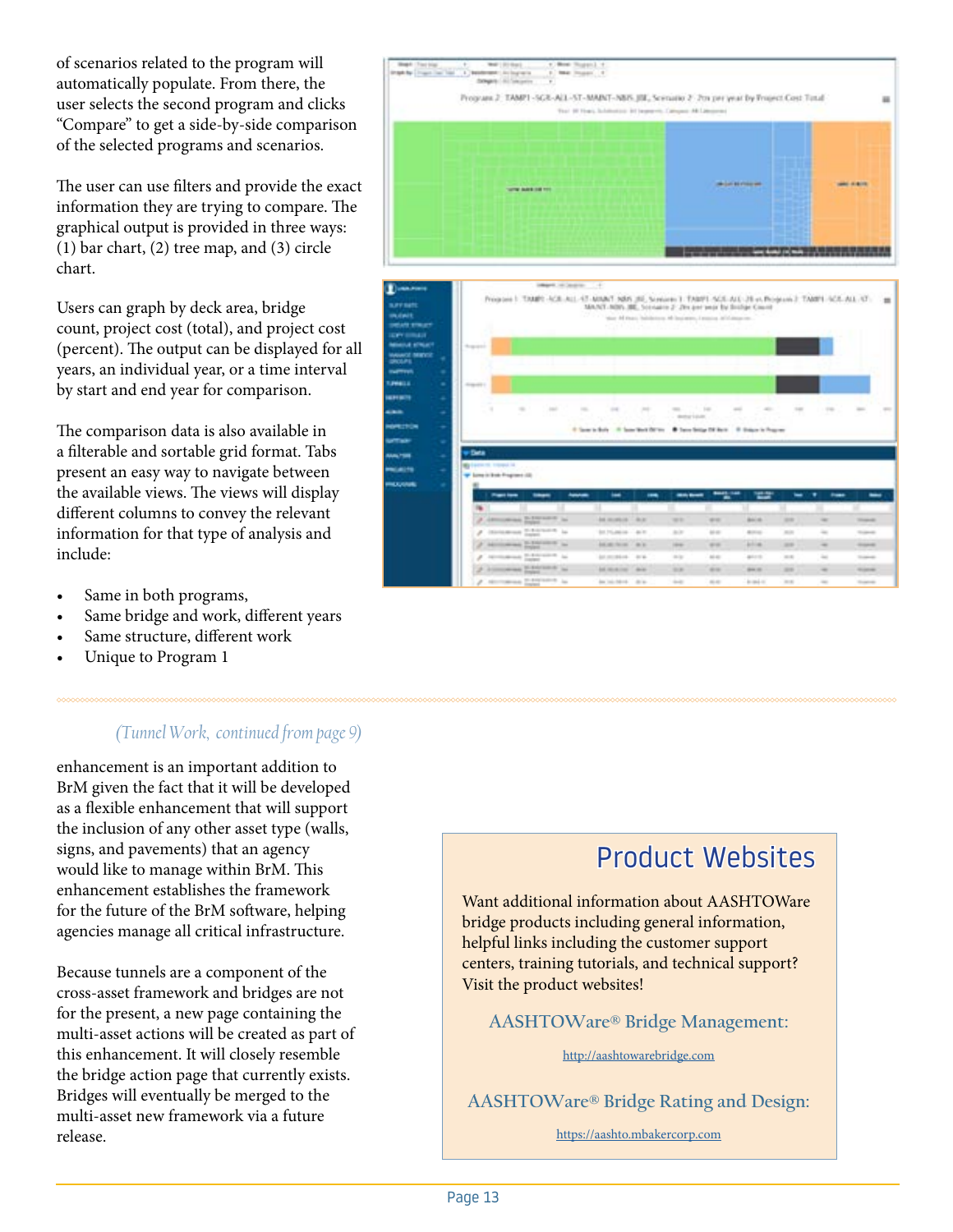# 2019 AASHTOWare Bridge User Group Meetings

#### **[Rating and Design Bridge User Group](https://tinyurl.com/y6fyayy7)  [\(RADBUG\)](https://tinyurl.com/y6fyayy7)**

July 30–31, 2019 Lake Tahoe Resort Hotel 4130 Lake Tahoe Boulevard South Lake Tahoe, CA 96150

RADBUG website[: www.aashtobr.org](http://www.aashtobr.org)

#### **[Bridge Management User Group](https://tinyurl.com/y63s54p2)  [\(BrMUG\)](https://tinyurl.com/y63s54p2)**

September 17–18, 2019 The Seelbach Hilton Louisville 500 Fourth Street Louisville, KY 40202

BrMUG website[: www.brmug.com](http://www.brmug.com)

For additional information on the bridge product user group meetings, please email [jtarwater@aashto.org.](mailto:jtarwater%40aashto.org?subject=Bridge%20Product%20User%20Group%20Meetings)

# AASHTOWare Bridge Task Force

**Todd Thompson—South Dakota DOT** Chair, Bridge Products Task Force

**Eric Christie—Alabama DOT** Vice Chair/Task Force member, BrM

**Beckie Curtis—Michigan DOT** Task Force member, BrM

**Craig Nazareth—Rhode Island DOT Task Force member, BrM**

**David Hedeen—Minnesota DOT** Task Force member, BrM

**Kent Miller—Nebraska DOT** Task Force member, BrM

**Derek Constable—FHWA** Task Force FHWA Liaison, BrM

**Dean Teal—Kansas DOT** Task Force member, BrDR

**Joshua Dietsche—Wisconsin DOT**  Task Force member, BrDR

**Vinacs Vinayagamoorthy—California DOT** Task Force member, BrDR

**Mark Bucci—Louisiana DOTD** Task Force member, BrDR

**Michael Johnson—Idaho TD** Task Force member, BrDR

**Tom Saad—FHWA** Task Force FHWA Liaison, BrDR

**Judy Skeen Tarwater—AASHTO** Project Manager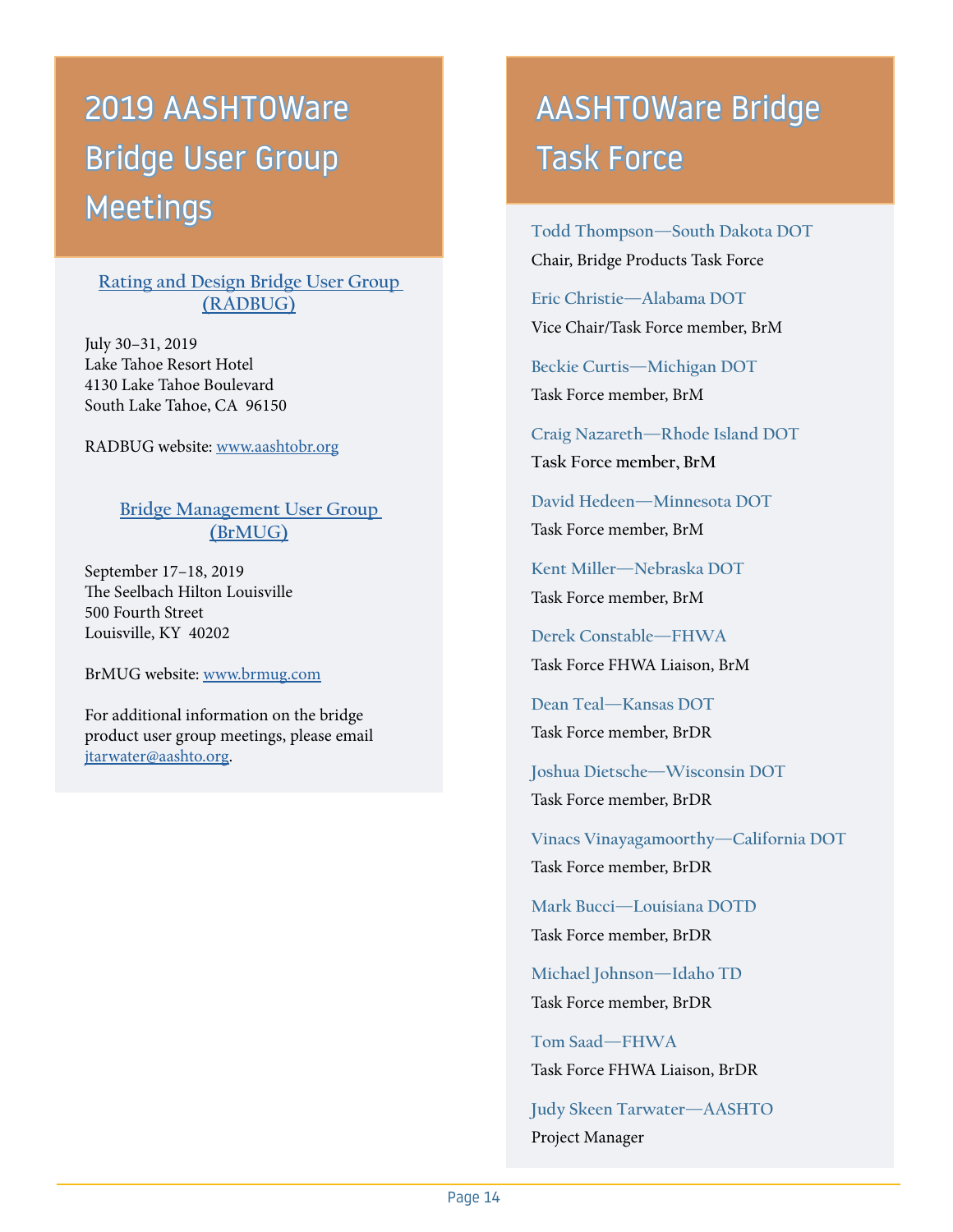# AASHTOWare Bridge Product Contractors

#### **AASHTOWare Bridge Management**

Mayvue LLC 1501 Reedsdale Street, Suite 505 Pittsburgh, PA 15233 Contact: Josh Lang, AASHTOWare Bridge Management Development Manager Phone: 877-462-9883 [Email: BrM@mayvue.com](mailto:BrM%40mayvue.com?subject=)

#### **AASHTOWare Bridge Design and Rating**

Michael Baker International 100 Airside Drive Moon Township, PA 15108 Contact: Herman Lee, Project Manager Phone: 412-269-7920 [Email: BrDR@mbakerintl.com](mailto:BrDR%40mbakerintl.com?subject=)